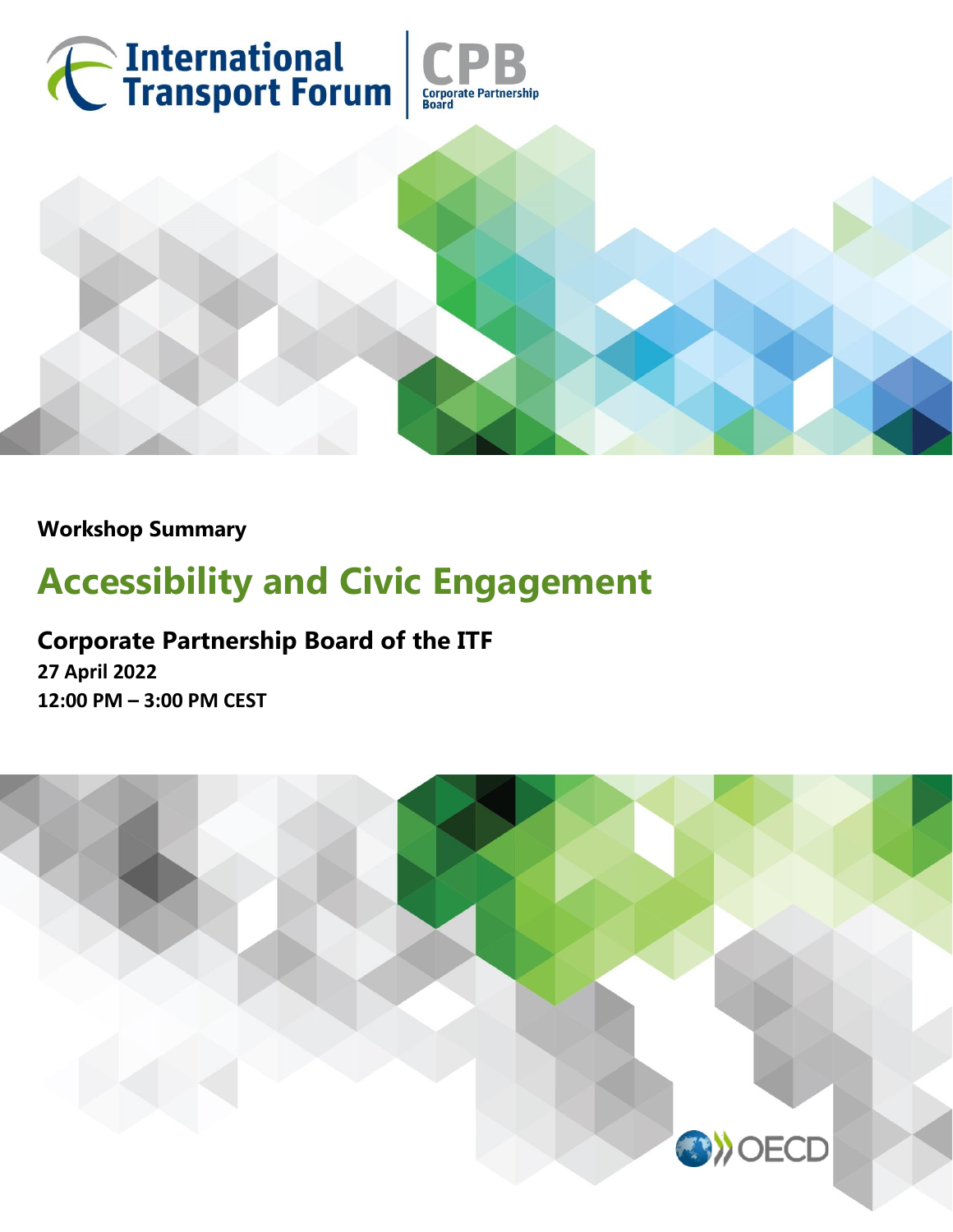# **Workshop on Accessibility and Civic Engagement**

#### **Background**

A lot of work at the ITF has addressed spatial accessibility from a generalised angle as well as from the perspective of access to work, education/health facilities and equity. This workshop further explored accessibility from the perspective of its impact on citizen's exercise of their fundamental rights (freedom of movement and civic engagement activities such as participation in electoral processes). It also considered the role of civic engagement in transport governance and different means of engagement to support inclusive transport policies.

#### **Workshop objectives**

The workshop summary will feed into the ITF's working group on Sustainable Accessibility for All, which is taking place over the course of 2022 – 2023. This Working Group will consider how governments can best ensure that all transport users have adequate accessibility in the context of a sustainable mobility future. This will include a particular focus on the needs of vulnerable demographics, including the elderly, people with disabilities, low-income groups, and residents of urban peripheries, regional towns and remote areas. The main topics are likely to include making sustainable transport physically accessible to all, addressing the digital divide in the transport context, providing affordable public transport for the periphery, the role of on-demand public transport services and their integration with other modes, and addressing cultural impediments to modal shift.

#### **Workshop summary**

The workshop had two main components. After a keynote given by Ms. Sminu Jindal, Founder of Svayam India, two sessions explored different aspects of accessibility in transport planning. Each session opened with presentations from invited speakers to prime subsequent discussion among participants, adopting a roundtable style format.

A first 90-minute session looked at examples of measures that have been adopted to understand and improve accessibility. The session included presentations from Meg Fencil (Sustain Charlotte), Kristina Jasiunaitė (World Bicycle Relief), Eka Hintaran (TIER Mobility) and Matt McCann (Access Earth).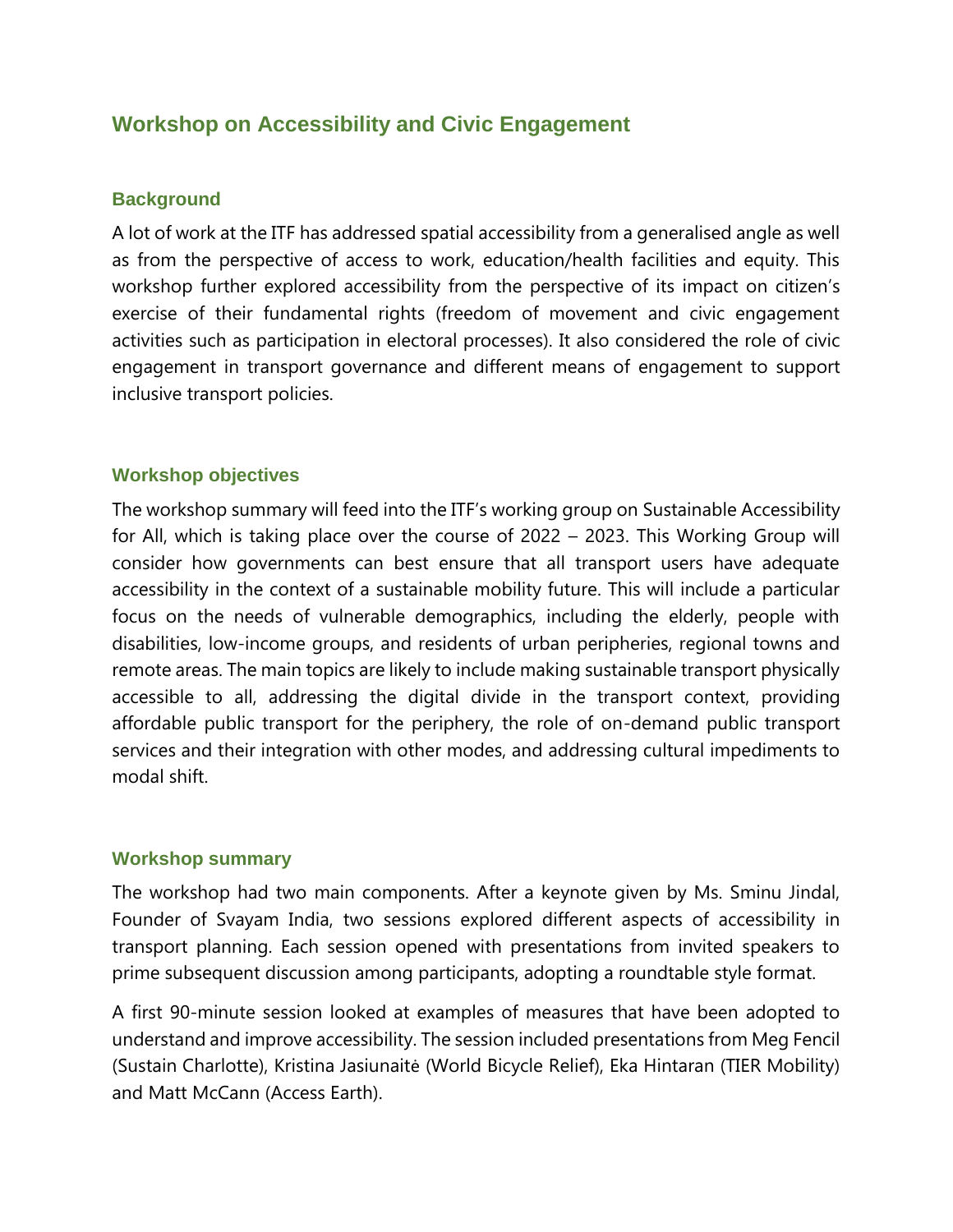A second 90-minute session provided insights for how civic engagement can also support inclusive transport policies. The focus of this session was to highlight examples of different mechanisms that can support better and more inclusive planning for transport, especially highlighting governance and engagement approaches adopted by different organisations. Presentations in this session were made by Barbara Mwanje (Civil Society Coalition on Transport in Uganda), Letícia Rizério (Municipality of Belo Horizonte, Brazil), Caroline Stickland (Transport for All) and Mauricio Mejía Galván (OECD).

## **Key takeaways**

The key discussion points from the workshop are summarised below.

- **Transport options shape people's lives**. The transport options available and affordable to different neighbourhoods and user groups can impact employment, education, economic and social mobility opportunities. Transport decisions can lead to access gaps and create, or reinforce, inequity among different communities and social groups. Transport needs evidence-based decision-making to ensure a good fit for those who use the system.
- **Evidence-based decision-making needs good data.** Better data can also support a greater understanding of transport needs by sociodemographic groups and demand patterns. This data is not always available, or collected specifically for the purposes of transport planning. Engagement across stakeholder groups, and breaking down traditional organisational silos, can help to gather greater spatial data and understanding of communities.
- **There is a need to recognise the voices missing from transport discussions.**  Adopting a variety of channels to reach-out to different potential user groups and those impacted by transport decisions can help improve the representativeness of the engagement. When planning outreach and engagement activities, there is a need to think of accessible venues and information formats beforehand (for example, wheelchair friendly buildings, childcare facilities at meetings, etc.). Enabling engagement from different groups of society can help policymakers and planners identify potential pitfalls at the design stage, before implementation begins.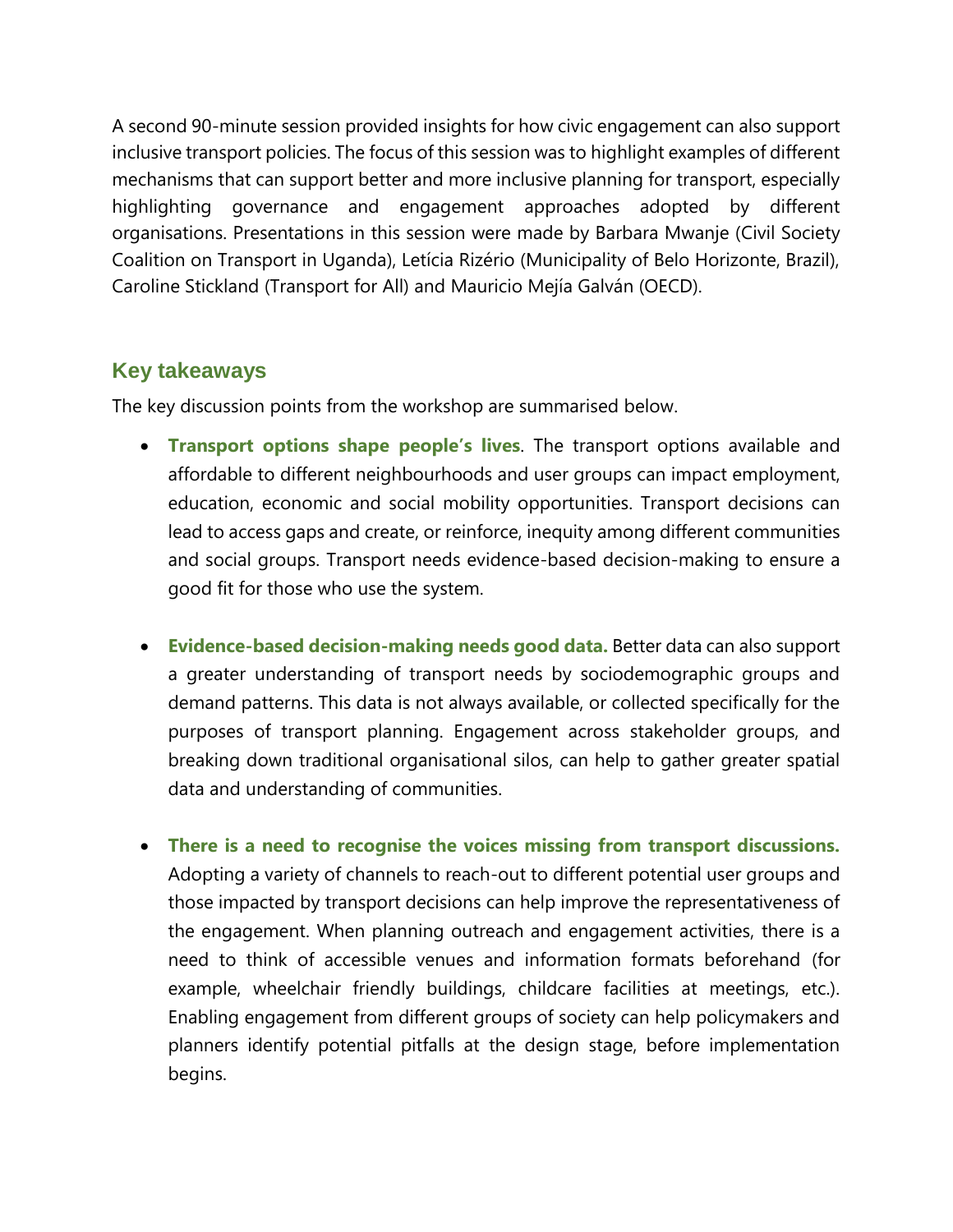- **Diversity in the transport labour-force can support more inclusive decisionmaking.** Diversity in the transport sector's workforce, particularly in decisionmaking roles, can support better awareness of different needs when planning transport policies and system design. Training for planning professionals could also help to improve awareness of the different issues facing different sectors of society at the planning stage.
- **Two-way communication can help to engender confidence in the process**. Once mechanisms have been set up to engage with target user or social groups, it is important to provide feedback to those citizens who have spent their time and effort to provide input. Without it, there is a risk participants in such exercise would not see value in further engagement activities. While one-off meetings can help to reach various groups, establishing working groups can also help ensure a longer dialogue between different stakeholder groups. This can help evaluate policy impacts and therefore address some accountability gaps in the governance sphere of transport planning.
- **Commercial entities can also adopt civil engagement practices.** For example, with new mobility modes (i.e. e-scooters) and safety considerations for other users of public spaces, the discussion heard of the concept of safety boards established for all groups to have the opportunity to raise their concerns.

### **Closing remarks**

 $\overline{a}$ 

ITF staff thanked all participants and recalled that all inputs from this workshop would serve as input for the Working Group on Sustainable Accessibility for All<sup>1</sup>, which will have its first kick-off meeting in June 2022.

<sup>1</sup> Please refer to the 'Workshop objectives' section of this document for more information.